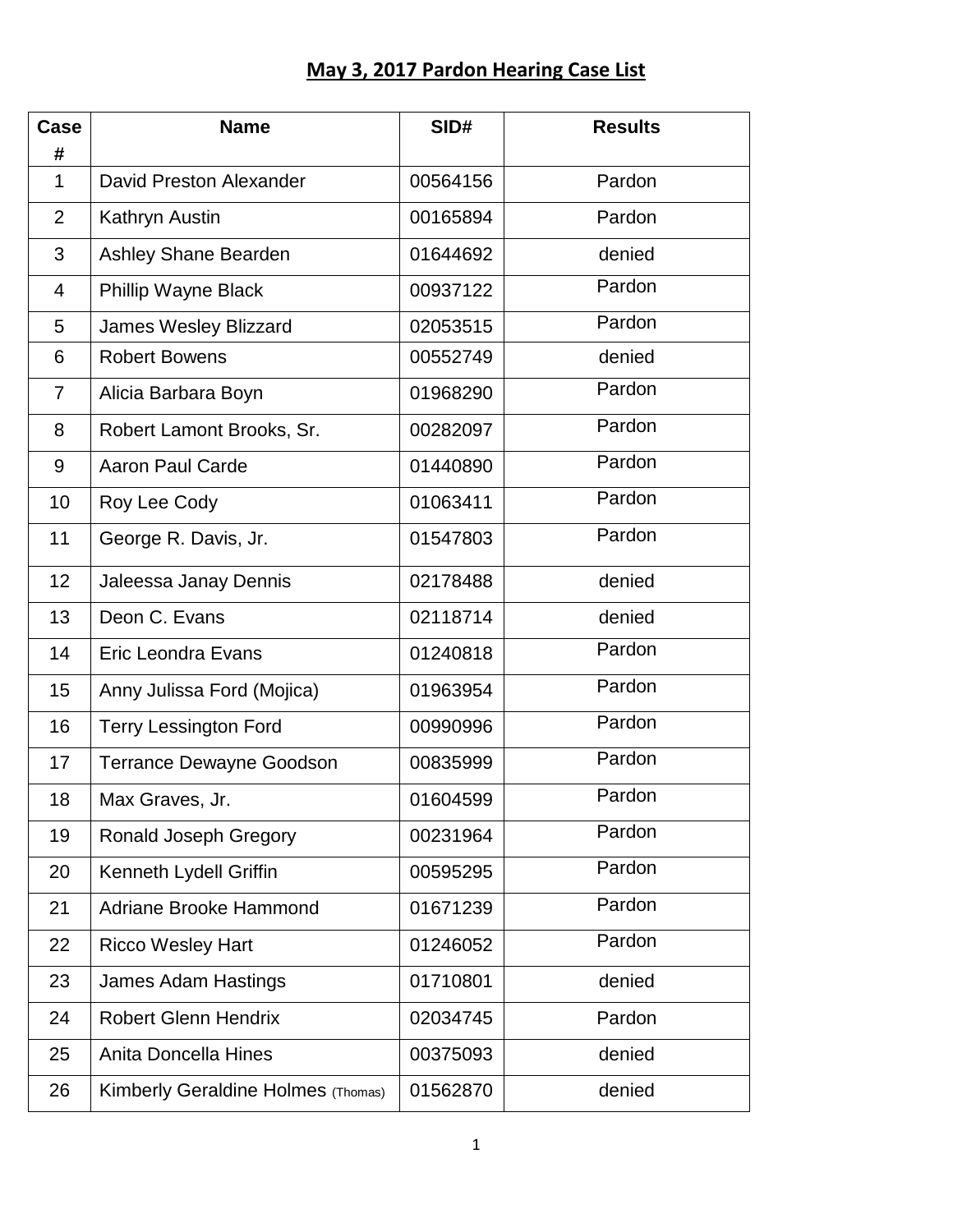## **May 3, 2017 Pardon Hearing Case List**

| 27 | <b>Charles Anthony Hunter</b>   | 00725625 | denied |
|----|---------------------------------|----------|--------|
| 28 | James Pride Jamieson, Jr.       | 00297337 | Pardon |
| 29 | <b>Terrence David Jefferson</b> | 00958930 | denied |
| 30 | Carlton B. Johnson              | 01467145 | Pardon |
| 31 | John Johnson                    | 00403668 | Pardon |
| 32 | Freddie H. Jones                | 00476387 | Pardon |
| 33 | Kyndra Dynise Jones             | 02245363 | Pardon |
| 34 | Lester Wayne Kimble             | 00468679 | Pardon |
| 35 | <b>Lindsey Latimer</b>          | 01783842 | denied |
| 36 | <b>Darrell Edward Lawson</b>    | 01842129 | Pardon |
| 37 | <b>Bruce Wayne Littlefield</b>  | 00157806 | denied |
| 38 | Harold Lewis Long III           | 01110787 | Pardon |
| 39 | LaWanda S. Mack                 | 01002670 | Pardon |
| 40 | Juan Carlos Reyes Martinez      | 01480638 | Pardon |
| 41 | Elijah McCray, Jr.              | 01947269 | denied |
| 42 | Alvin D. Moore                  | 01930013 | Pardon |
| 43 | Earl R. Nelson, Jr.             | 00609963 | Pardon |
| 44 | Robbie Dean Newman              | 00607133 | denied |
| 45 | Vincente Pineda                 | 01466426 | denied |
| 46 | <b>Cheryl Powell</b>            | 01432702 | Pardon |
| 47 | Susan Primiano                  | 01747248 | Pardon |
| 48 | David Rak                       | 01752001 | Pardon |
| 49 | <b>Monica Denise Rivers</b>     | 00818649 | Pardon |
| 50 | <b>Arthur Ray Robbins</b>       | 01428909 | Pardon |
| 51 | Takeya LaShay Robinson          | 02010899 | Pardon |
| 52 | <b>James William Schmidt</b>    | 00547573 | denied |
| 53 | <b>Maryanne Sinteff</b>         | 01395675 | Pardon |